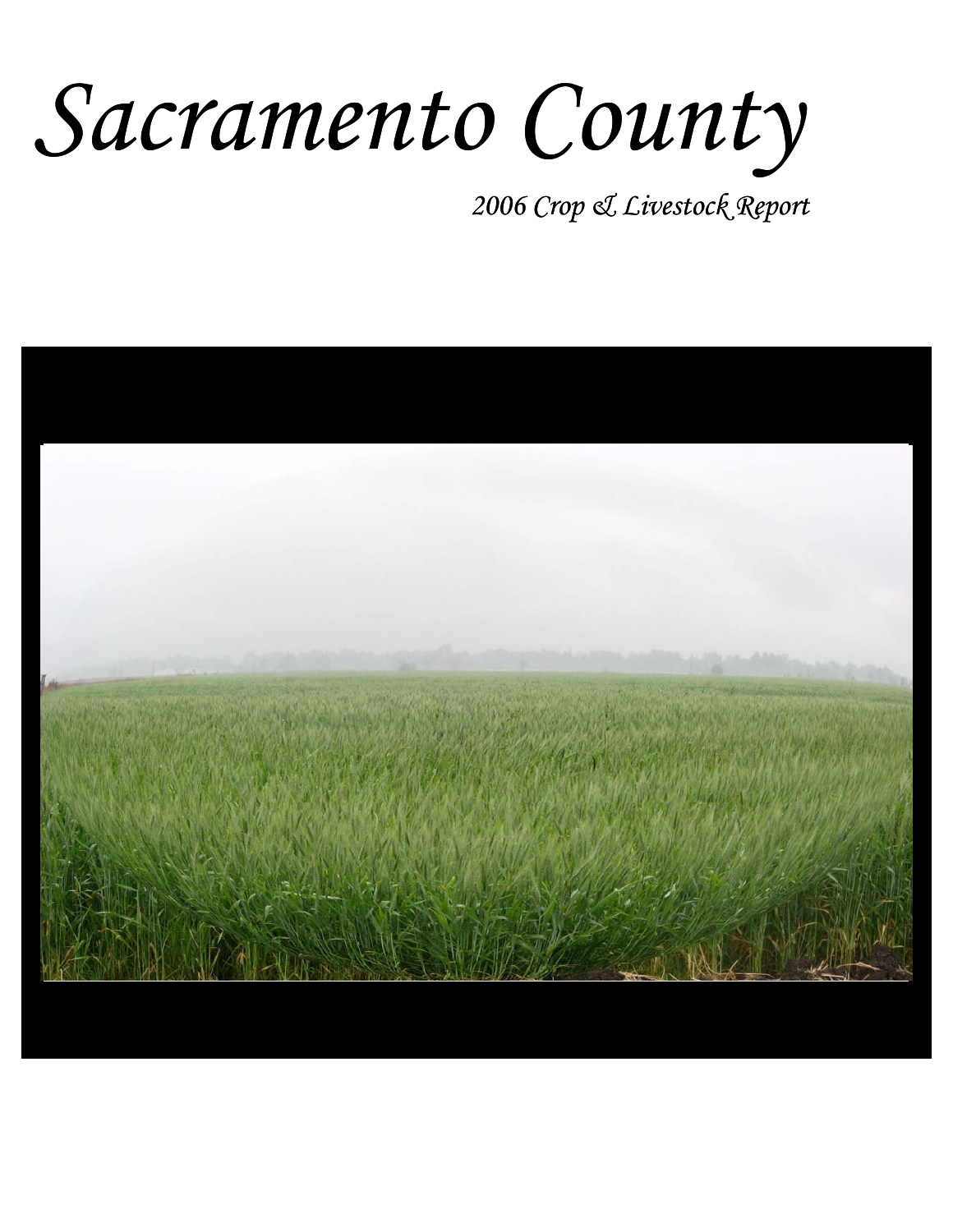Cover photo by Laura McCready, Sr Ag & Standards Inspector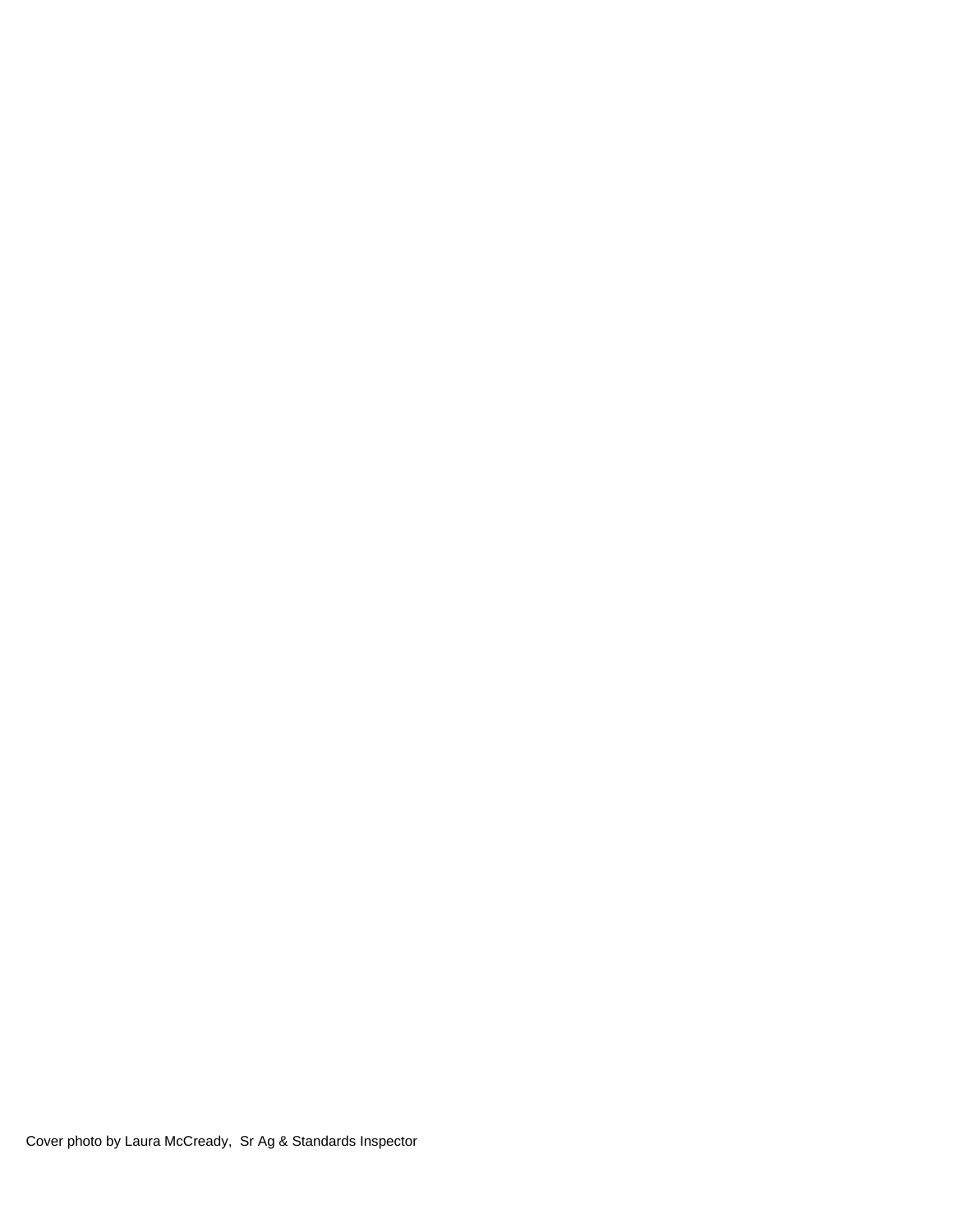**Countywide Services Agency**

**Agricultural Commissioner/** 

**Director of Weights & Measures**

Frank Carl, Agricultural Commissioner



**County of Sacramento**

August 14, 2007

A. G. KAWAMURA, SECRETARY California Department of Food and Agriculture

THE HONORABLE BOARD OF SUPERVISORS County of Sacramento

In accordance with the provisions of Section 2279 of the California Food and Agricultural Code, I am pleased to submit the 2006 Sacramento County Crop and Livestock Report. This report represents estimated values based upon the most common first point of sale of the commodity produced. Total 2006 crop production value of \$306,846,000 represents an 8.8% reduction from last year's record crop values. Much of this \$42 million reduction was due to weather related issues, a wet spring, resulting in unplanted fields, late plantings and reduction in crop production.

Wine grapes continue to lead Sacramento County crop values but suffered a sharp drop in value due to acreage reduction, reduced yield and average value per ton. Some grape acreage has been removed as consumer tastes and marketing trends are adjusted in a somewhat volatile marketplace where over-production is common and high quality is essential. Wine grapes continue to look favorable for the long term with some producers continuing to plant new varietals as well as old varieties that have proven track records of success.

Milk production was down slightly and continued reduced prices resulted in gross values for market milk being down over \$10 million from the previous year. The long period of low milk market prices and high production costs has resulted in some dairies going out of business in Sacramento County. Recent price improvements may bring relief to those that have been able to hang on, however production costs remain at an all time high resulting in slim margins for dairy producers.

Pears continue to be an important crop in Sacramento County and had a relatively good year despite a lack of processing markets and relatively low prices for processing fruit. Pears generated \$28,014,000 in total crop value and Sacramento County growers continue to lead the state in Bartlett Pear production.

Nursery production remains stable with very slight growth in year to year production values. Nursery production remains the third leading commodity in Sacramento County with a production value of \$36.7 million.

The report includes a section on pest exclusion and detection activities that this office performs on a routine basis, as well as a brief report on the appearance of Japanese Dodder in Sacramento County. Year after year the department continues to intercept a long list of hitchhiking insect and noxious weed pests that have entered the county through interstate and international commerce. The department is maintaining its vigilance in detecting and eradicating these pests wherever and whenever they appear.

I would like to express my thanks to the many producers in Sacramento County who provide the information for this report. I also appreciate the efforts of my staff, particularly Ramona Saunders and Laura McCready for compiling the report and Vicki Brewer for producing it.

Respectfully submitted,

Ebord

Frank E. Carl Agricultural Commissioner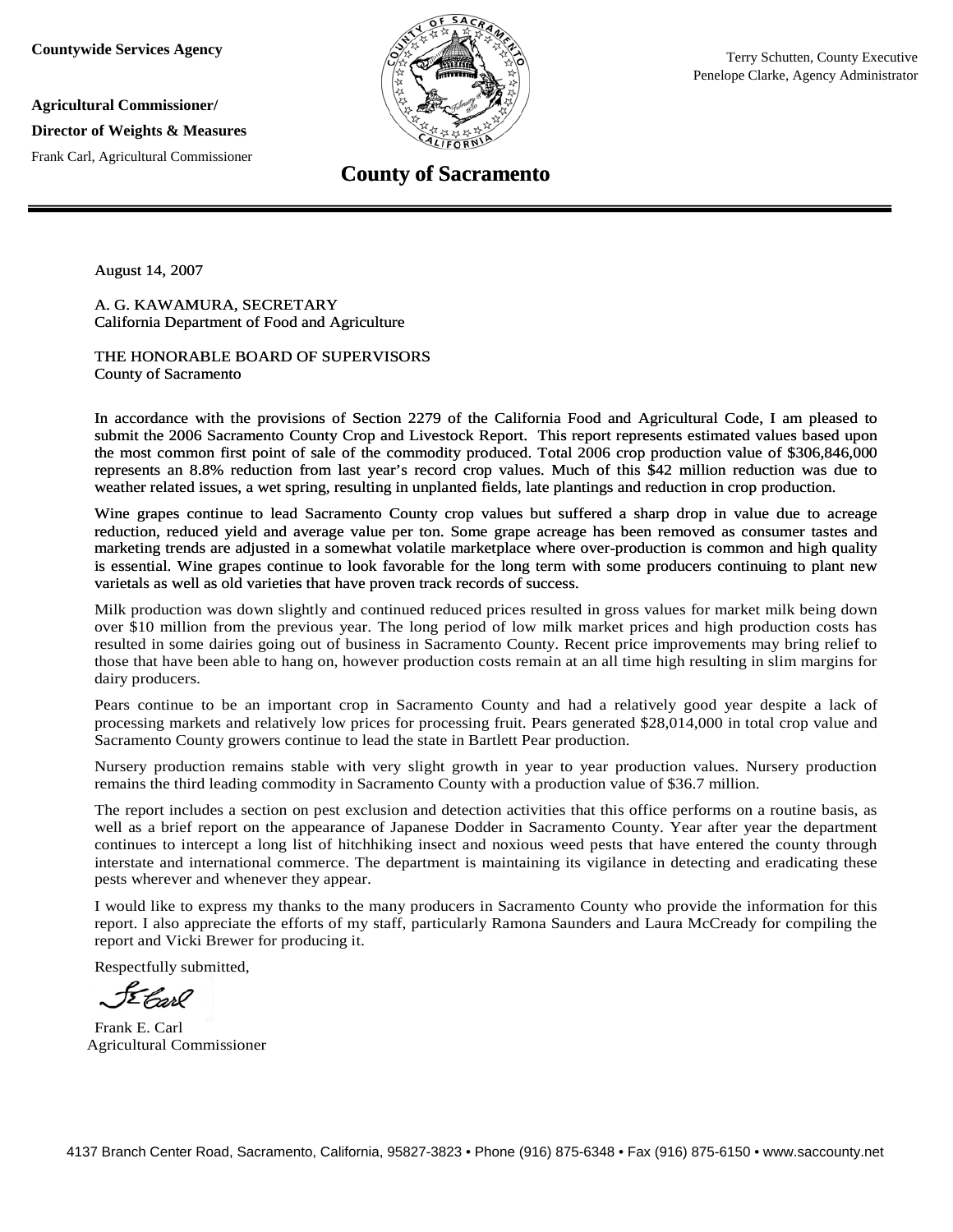# GROSS VALUE OF AGRICULTURAL PRODUCTION 1996 - 2006

| 2006 | \$<br>306,846,000 |
|------|-------------------|
| 2005 | \$<br>348,885,000 |
| 2004 | \$<br>324,168,000 |
| 2003 | \$<br>274,900,000 |
| 2002 | \$<br>272,674,000 |
| 2001 | \$<br>298,719,000 |
| 2000 | \$<br>286,231,000 |
| 1999 | \$<br>293,859,000 |
| 1998 | \$<br>275,408,000 |
| 1997 | \$<br>249,793,000 |
| 1996 | \$<br>244,416,000 |



## SUMMARY OF PRODUCTION

|                     | 2006              | 2005              |  |
|---------------------|-------------------|-------------------|--|
|                     | Value of          | Value of          |  |
|                     | Production        | Production        |  |
| Apiary              | \$<br>51,000      | \$<br>35,000      |  |
| Field Crops         | \$<br>35,721,000  | \$<br>43,362,000  |  |
| Fruit & Nut Crops   | \$<br>107,930,000 | \$<br>136,190,000 |  |
| Livestock & Poultry | \$<br>54,106,000  | \$<br>44,458,000  |  |
| Livestock Products  | \$<br>41,145,000  | \$<br>52,100,000  |  |
| Nursery Stock       | \$<br>36,738,000  | \$<br>36,544,000  |  |
| <b>Seed Crops</b>   | \$<br>3,027,000   | \$<br>4,000,000   |  |
| Vegetable Crops     | \$<br>28,128,000  | \$<br>32,196,000  |  |

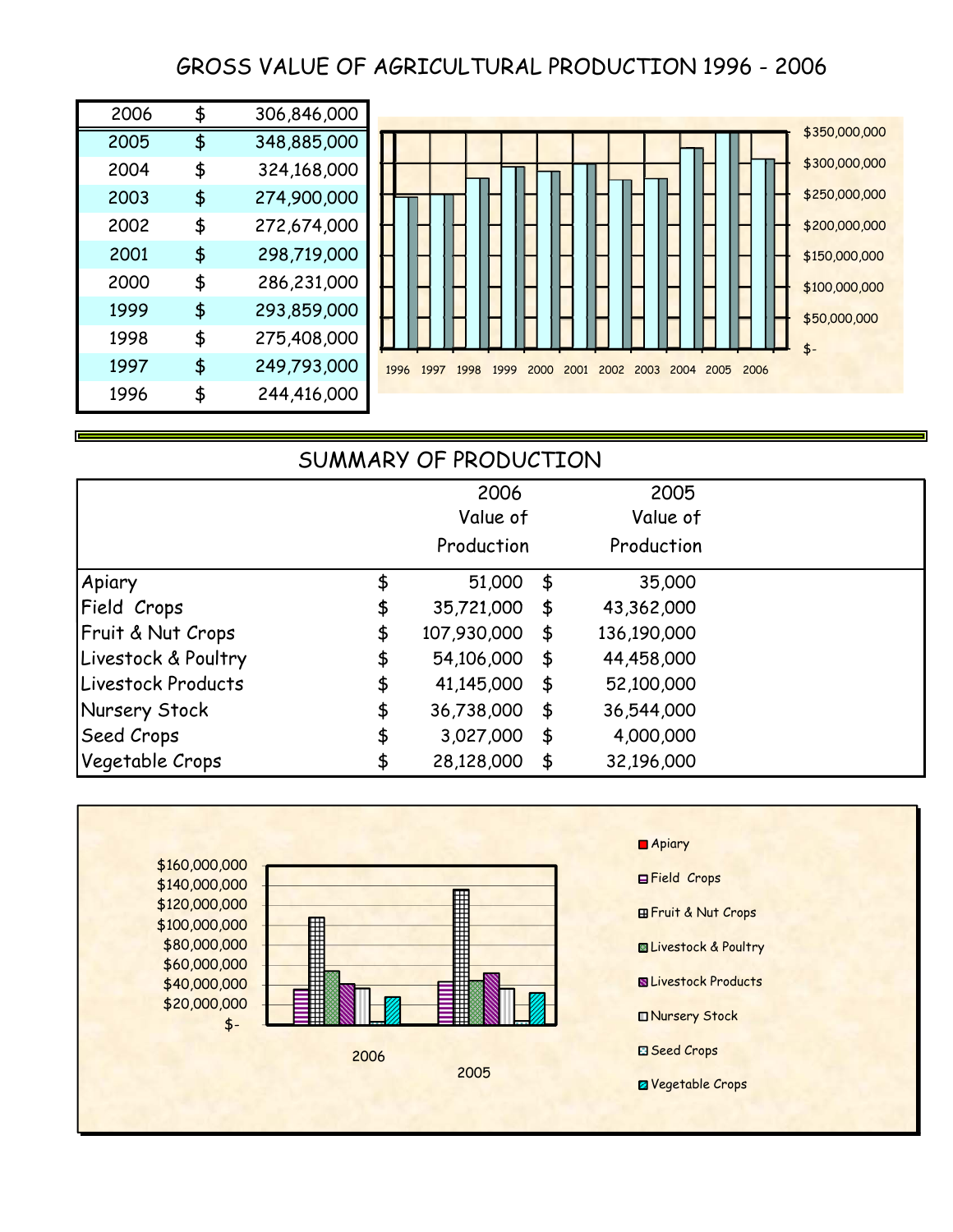# **THE TEN LEADING FARM COMMODITIES - 2006**

| Grapes, Wine    | \$72,942,000 |
|-----------------|--------------|
| Milk - Market   | 40,878,000   |
| Nursery Stock   | 36,738,000   |
| Pears, Bartlett | 28,014,000   |
| Poultry         | 21,948,000   |
| Cattle & Calves | 15,848,000   |
| Tomatoes        | 9,390,000    |
| Corn, Field     | 8,136,000    |
| Hay, Alfalfa    | 8,081,000    |
| Corn, Silage    | 6,043,000    |
| All Other       | 58,828,000   |



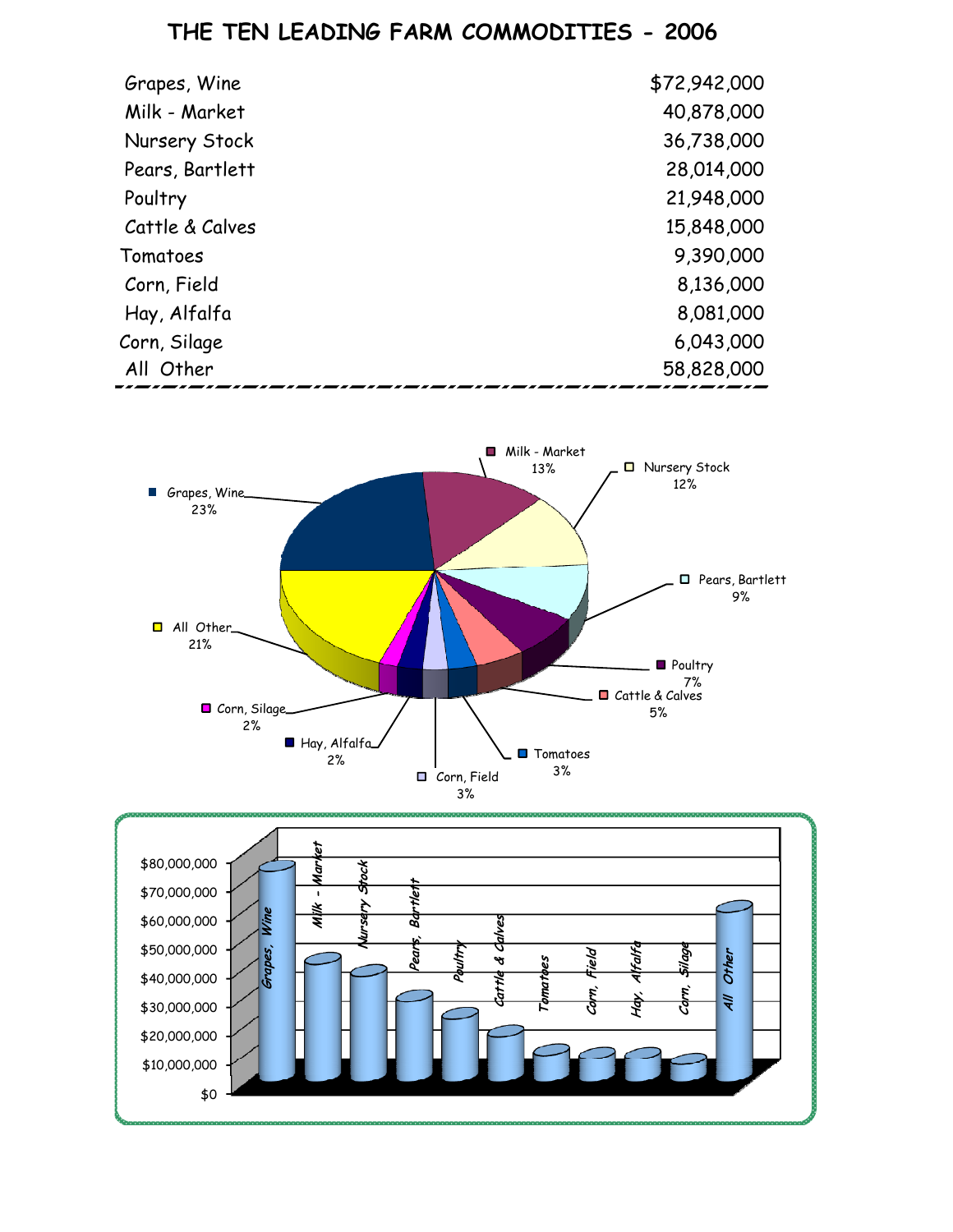# FIELD CROPS

|                 |      | PRODUCTION | VALUE |         |                  |        |    |            |
|-----------------|------|------------|-------|---------|------------------|--------|----|------------|
|                 |      | Harvested  | Per   |         |                  | Per    |    |            |
| Item            | Year | Acreage    | Acre  | Total   | Unit             | Unit   |    | Total      |
| <b>Barley</b>   | 2006 | 1,236      | 2.0   | 2,470   | <b>TON</b><br>\$ | 105.70 | \$ | 261,000    |
|                 | 2005 | 2,250      | 2.0   | 4,500   | TON \$           | 90.60  | \$ | 408,000    |
| Corn, Field     | 2006 | 16,071     | 4.5   | 72,320  | <b>TON</b>       | 112.50 |    | 8,136,000  |
|                 | 2005 | 24,856     | 4.8   | 119,310 | <b>TON</b>       | 94.00  |    | 11,215,000 |
| Corn, Silage    | 2006 | 11,221     | 26.4  | 296,230 | <b>TON</b>       | 20.40  |    | 6,043,000  |
|                 | 2005 | 8,347      | 25.0  | 208,680 | <b>TON</b>       | 22.00  |    | 4,591,000  |
| Hay, Alfalfa    | 2006 | 13,966     | 5.1   | 71,200  | <b>TON</b>       | 113.50 |    | 8,081,000  |
|                 | 2005 | 13,932     | 5.6   | 78,000  | <b>TON</b>       | 119.20 |    | 9,298,000  |
| Hay, Grain      | 2006 | 3,143      | 1.8   | 5,660   | <b>TON</b>       | 75.60  |    | 428,000    |
|                 | 2005 | 969        | 4.2   | 4,070   | <b>TON</b>       | 86.60  |    | 352,000    |
| Hay, Other      | 2006 | 2,226      | 4.7   | 10,460  | <b>TON</b>       | 89.80  |    | 939,000    |
| (Sudan, Clover, | 2005 | 2,834      | 2.8   | 7,940   | <b>TON</b>       | 101.80 |    | 808,000    |
| and pasture)    |      |            |       |         |                  |        |    |            |
| Oats            | 2006 | 2,659      | 1.5   | 3,990   | <b>TON</b>       | 69.70  |    | 278,000    |
|                 | 2005 | 1,681      | 1.8   | 3,030   | <b>TON</b>       | 75.00  |    | 227,000    |
| Pasture         | 2006 | 17,900     |       |         | <b>ACRE</b>      | 125.00 |    | 2,238,000  |
| Irrigated       | 2005 | 18,100     |       |         | <b>ACRE</b>      | 125.00 |    | 2,263,000  |



Photo by: Laura McCready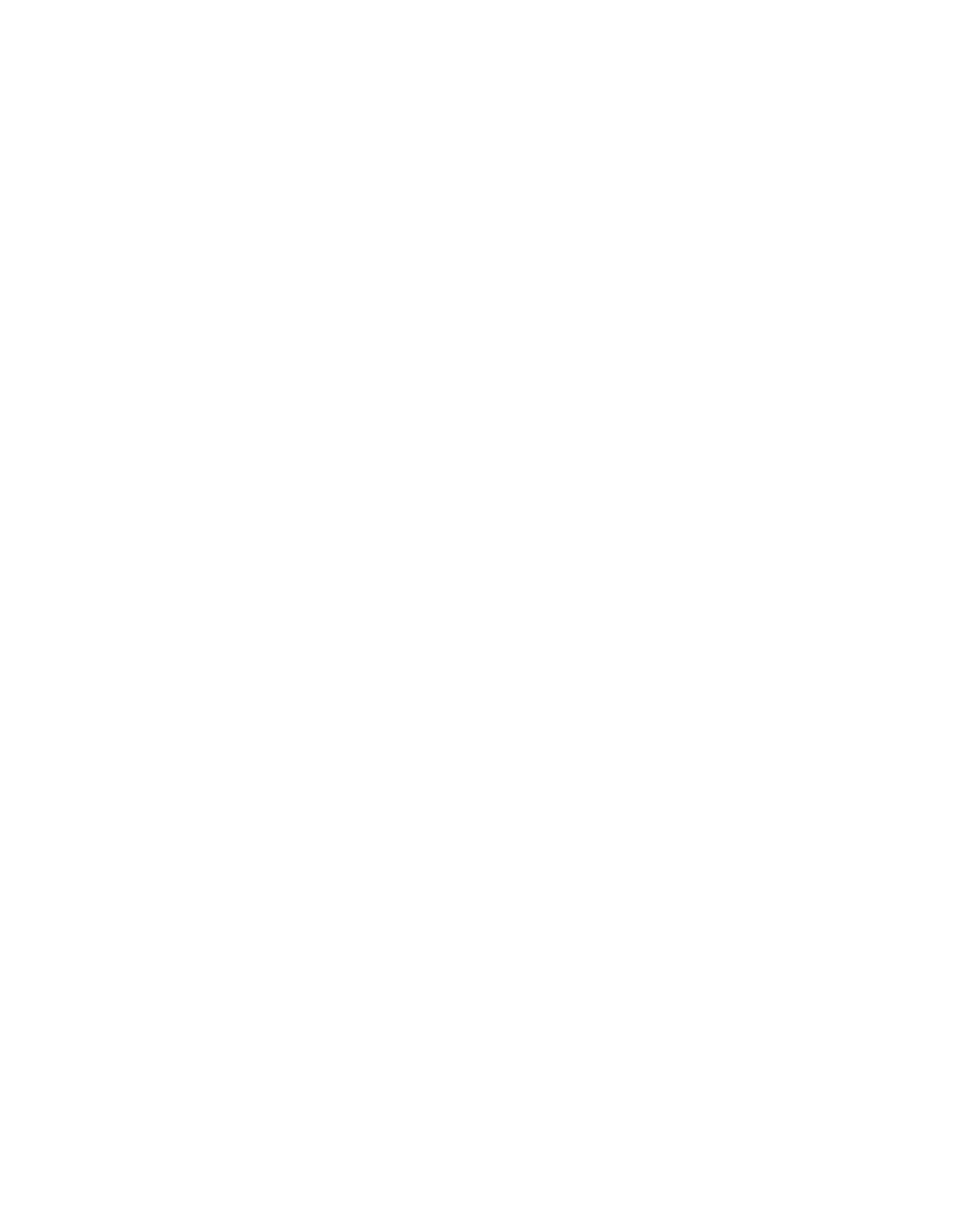# FIELD CROPS continued



#### Photo by: Laura McCready

|                |      | PRODUCTION |      |                                                                     |            |            | VALUE  |    |            |  |
|----------------|------|------------|------|---------------------------------------------------------------------|------------|------------|--------|----|------------|--|
|                |      | Harvested  | Per  |                                                                     |            |            | Per    |    |            |  |
| Item           | Year | Acreage    | Acre | Total                                                               | Unit       |            | Unit   |    | Total      |  |
| Range          | 2006 | 61,300     |      |                                                                     | ACRE \$    |            | 22.00  | \$ | 1,349,000  |  |
|                | 2005 | 61,500     |      |                                                                     | ACRE \$    |            | 22.00  | \$ | 1,353,000  |  |
| Rice           | 2006 | 3,166      | 4.1  | 12,980                                                              | <b>TON</b> | $\bigstar$ | 281.60 |    | 3,655,000  |  |
|                | 2005 | 8,155      | 3.7  | 30,170                                                              | <b>TON</b> | ★          | 262.00 |    | 7,905,000  |  |
| Safflower      | 2006 | 7,710      | 1.1  | 8,480                                                               | <b>TON</b> |            | 264.20 |    | 2,240,000  |  |
|                | 2005 | 7,340      | 1.2  | 8,810                                                               | TON        |            | 236.00 |    | 2,079,000  |  |
| Sorghum, Grain | 2006 | 475        | 1.7  | 810                                                                 | <b>TON</b> |            | 130.00 |    | 105,000    |  |
|                | 2005 | 1,545      | 2.3  | 3,550                                                               | <b>TON</b> |            | 93.40  |    | 332,000    |  |
| Wheat          | 2006 | 7,457      | 1.5  | 11,190                                                              | TON        |            | 117.30 |    | 1,313,000  |  |
|                | 2005 | 6,623      | 2.2  | 14,570                                                              | <b>TON</b> |            | 102.00 |    | 1,486,000  |  |
| Misc. Field    | 2006 | 3.026      |      | Green chop, miscellaneous, organic rice, silage, and sunflower      |            |            |        |    | 655,000    |  |
|                | 2005 |            |      | 2.446 Dry beans, green chop, miscellaneous silage, and organic rice |            |            |        |    | 1,045,000  |  |
| Total          | 2006 | 151,556    |      |                                                                     |            |            |        | \$ | 35,721,000 |  |
|                | 2005 | 160,578    |      |                                                                     |            |            |        | \$ | 43,362,000 |  |

 $\bigstar$  includes government payment to maintain reporting consistency between counties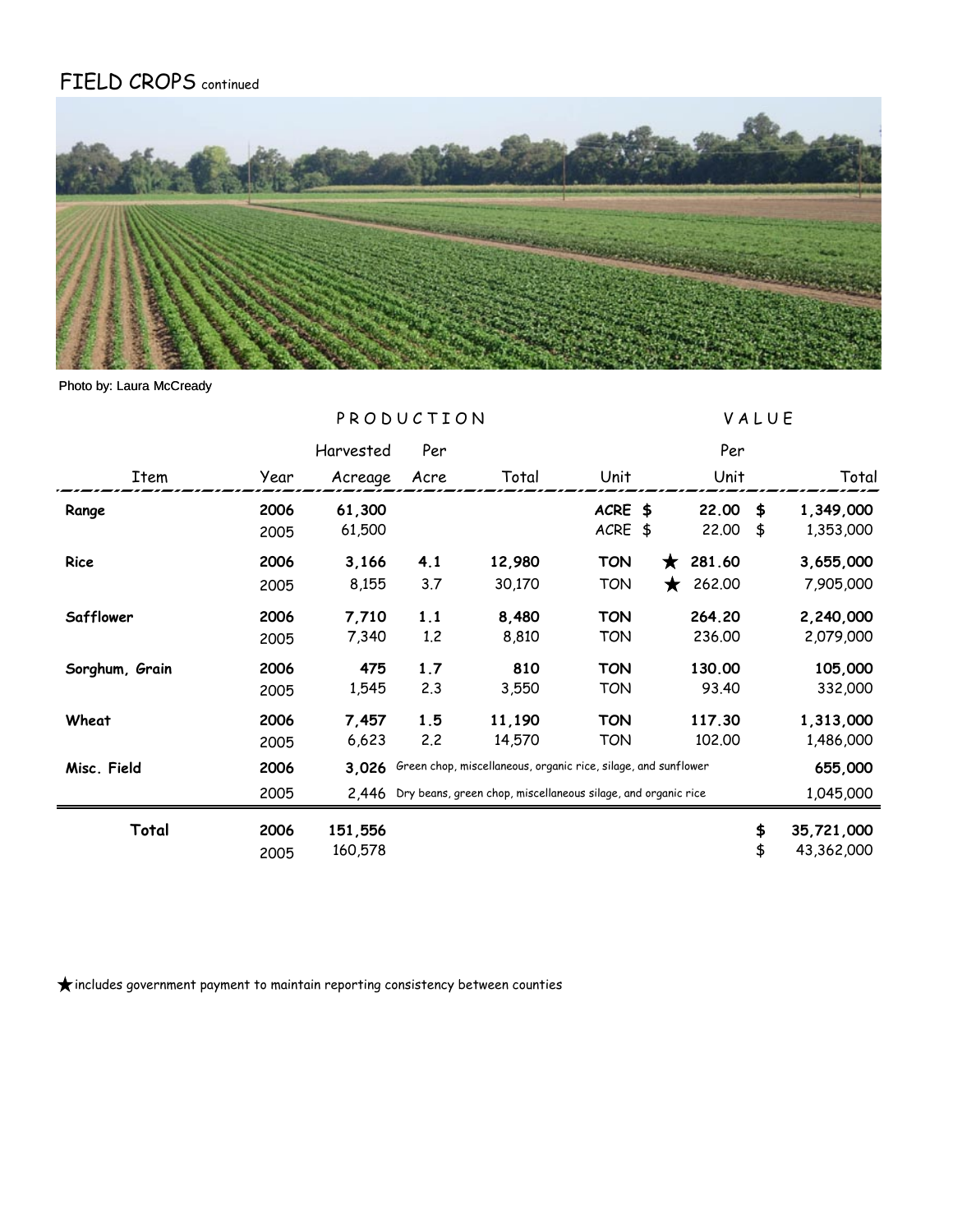#### LIVESTOCK AND POULTRY

|           |   |      |                                                    | PRODUCTION                                         |            |  |         | VALUE |            |  |  |  |
|-----------|---|------|----------------------------------------------------|----------------------------------------------------|------------|--|---------|-------|------------|--|--|--|
|           |   |      | No. of                                             |                                                    |            |  | Per     |       |            |  |  |  |
| Item      |   | Year | Head                                               | Liveweight                                         | Unit       |  | Unit    |       | Total      |  |  |  |
| Cattle &  |   | 2006 | 30,811                                             | 180,443                                            | <b>CWT</b> |  | \$87.83 | \$    | 15,848,000 |  |  |  |
| Calves    | * | 2005 | 31,100                                             | 189,349                                            | CWT        |  | \$98.90 | \$    | 18,727,000 |  |  |  |
| Hogs &    |   | 2006 | 3,800                                              | 3,940                                              | <b>CWT</b> |  | 84.71   |       | 334,000    |  |  |  |
| Pigs      |   | 2005 | 4,836                                              | 5,440                                              | CWT        |  | 84.00   |       | 457,000    |  |  |  |
| Poultry   |   | 2006 |                                                    | Chickens (roasters, fryers and custom) and Turkeys |            |  |         |       |            |  |  |  |
|           |   | 2005 | Chickens (roasters, fryers and custom) and Turkeys |                                                    |            |  |         |       | 14,208,000 |  |  |  |
| Livestock |   | 2006 | Game birds, manure, sheep, and aquaculture         |                                                    |            |  |         |       | 15,976,000 |  |  |  |
| Other     |   | 2005 | Game birds, manure, sheep, and aquaculture         |                                                    |            |  |         |       | 11,066,000 |  |  |  |
| Total     |   | 2006 |                                                    |                                                    |            |  |         | \$    | 54,106,000 |  |  |  |
|           |   | 2005 |                                                    |                                                    |            |  |         | \$    | 44,458,000 |  |  |  |
|           |   |      |                                                    |                                                    |            |  |         |       |            |  |  |  |



Photos by: Laura McCready

\* Value of dairy replacement heifers included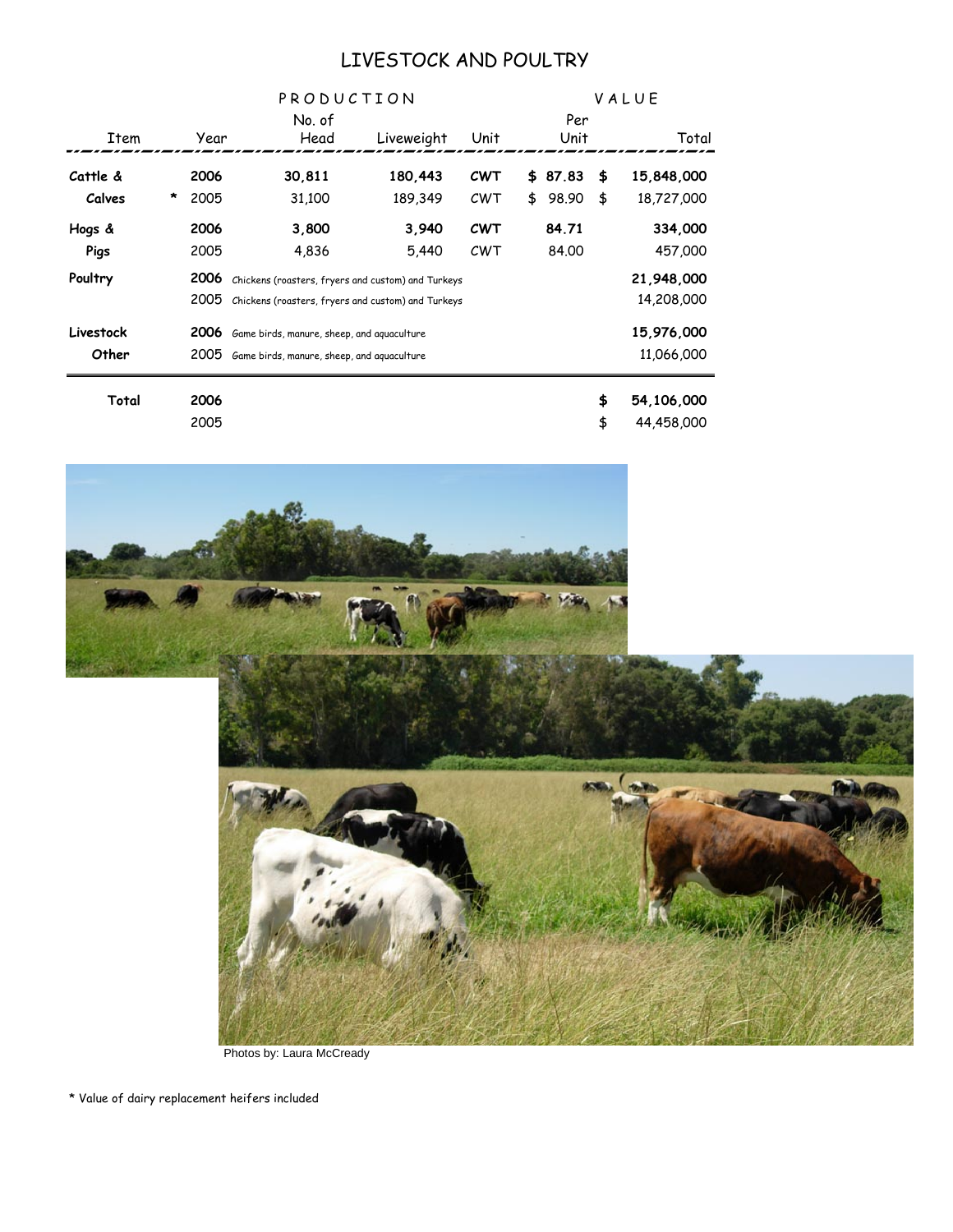

# LIVESTOCK PRODUCTS

|                                                                                                                                                     |              | PRODUCTION                                               |                   |          | Per            | VALUE    |                           |
|-----------------------------------------------------------------------------------------------------------------------------------------------------|--------------|----------------------------------------------------------|-------------------|----------|----------------|----------|---------------------------|
| Item                                                                                                                                                | Year         | Production                                               | Unit              |          | Unit           |          | Total                     |
| Milk-Market                                                                                                                                         | 2006<br>2005 | 3,420,788<br>3,593,672                                   | <b>CWT</b><br>CWT | \$<br>\$ | 11.95<br>14.25 | \$<br>\$ | 40,878,000<br>51,210,000  |
| <b>Milk-Manufacturers</b>                                                                                                                           | 2006<br>2005 | 20,845<br>60,049                                         | <b>CWT</b><br>CWT |          | 12.57<br>14.74 |          | 262,000<br>885,000        |
| Wool                                                                                                                                                | 2006<br>2005 | 14,412<br>13,603                                         | LB<br>LB          |          | 0.37<br>0.35   |          | 5,000<br>5,000            |
| Total                                                                                                                                               | 2006<br>2005 |                                                          |                   |          |                | \$<br>\$ | 41,145,000<br>52,100,000  |
| Hey Gert - did you see<br>the new hand warmers<br>they just delivered next<br>door? Don't they know<br>this is sunny California!<br>APIARY PRODUCTS |              |                                                          |                   |          |                |          | Must be from<br>Wisconsin |
|                                                                                                                                                     |              |                                                          |                   |          |                |          | VALUE                     |
| Apiary<br>Products                                                                                                                                  |              | 2006 Honey and pollination<br>2005 Honey and pollination |                   |          |                |          | \$51,000<br>\$35,000      |
| Photos by: Adrian Ramos and Ramona Saunders                                                                                                         |              |                                                          |                   |          |                |          |                           |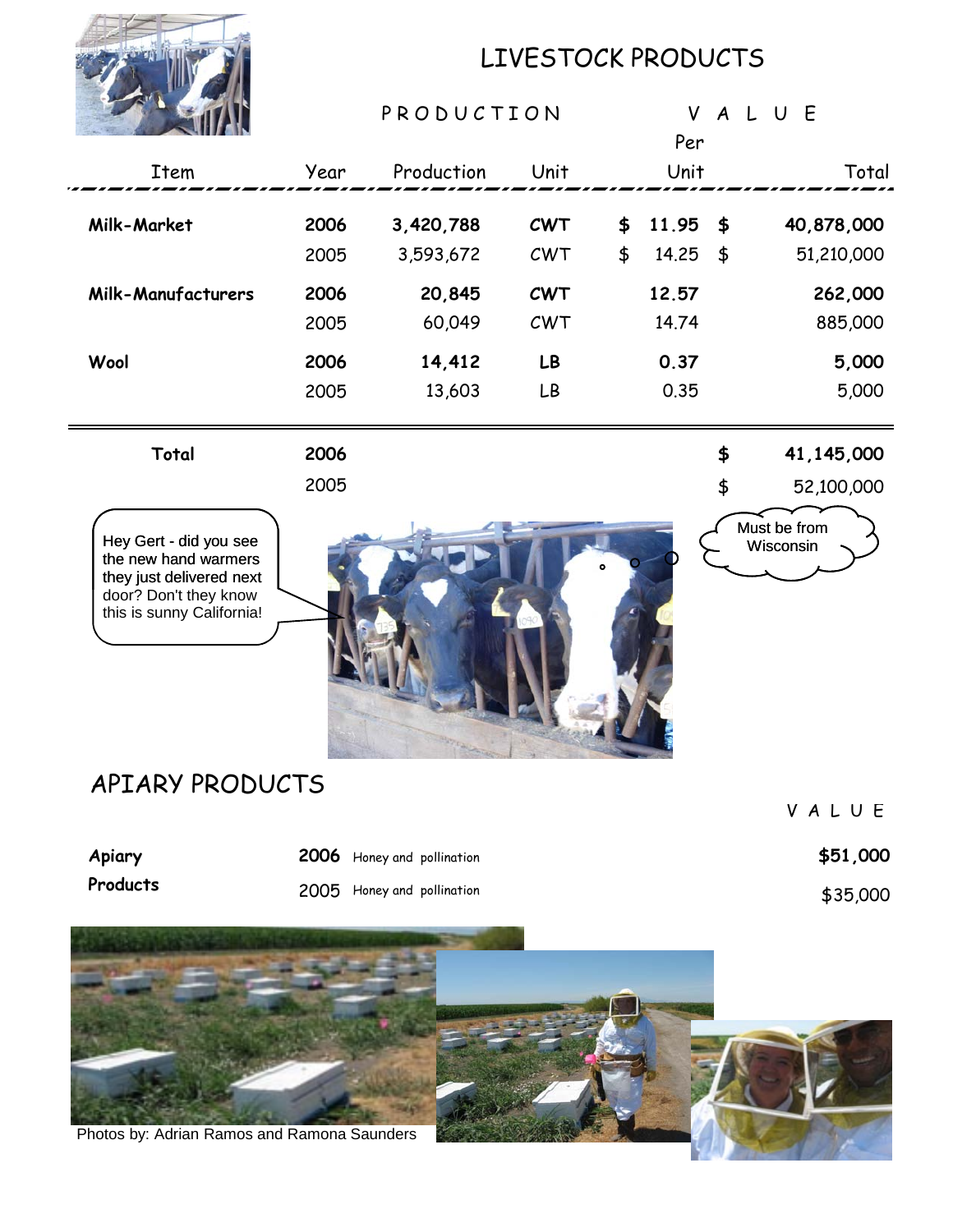

# FRUIT AND NUT CROPS

|                          |              | PRODUCTION                |                                                                                                                                                                                                                                                     |                                                                                                                                        |                          |                              |          | VALUE                          |
|--------------------------|--------------|---------------------------|-----------------------------------------------------------------------------------------------------------------------------------------------------------------------------------------------------------------------------------------------------|----------------------------------------------------------------------------------------------------------------------------------------|--------------------------|------------------------------|----------|--------------------------------|
|                          |              | Harvested                 | Per                                                                                                                                                                                                                                                 |                                                                                                                                        |                          | Per                          |          |                                |
| <b>Item</b>              | Year         | Acreage                   | Acre                                                                                                                                                                                                                                                |                                                                                                                                        | Total Unit               | Unit                         |          | Total                          |
| <b>Apples</b>            | 2006<br>2005 | 273<br>350                | 16.0<br>16.6                                                                                                                                                                                                                                        | 4,368<br>5,810                                                                                                                         | <b>TON</b><br><b>TON</b> | \$<br>192.40<br>\$<br>162.90 |          | 840,000<br>\$<br>\$<br>946,000 |
| Cherries                 | 2006<br>2005 | 585<br>460                | 0.9<br>2.4                                                                                                                                                                                                                                          | 527<br>1,104                                                                                                                           | <b>TON</b><br><b>TON</b> | 3,020.80<br>2,320.80         |          | 1,590,000<br>2,562,000         |
| Grapes, Wine             | 2006<br>2005 | 25,496<br>28,045          | 7.0<br>8.7                                                                                                                                                                                                                                          | 178,472<br>243,992                                                                                                                     | <b>TON</b><br><b>TON</b> | 408.70<br>443.20             |          | 72,942,000<br>108,137,000      |
| Pears                    | 2006<br>2005 | 6,482<br>6,000            | 18.0<br>15.1                                                                                                                                                                                                                                        | 116,676<br>90,283                                                                                                                      | <b>TON</b><br><b>TON</b> |                              |          | 28,014,000<br>19,449,000       |
| Processed                | 2006<br>2005 |                           |                                                                                                                                                                                                                                                     | 77,123<br>63,515                                                                                                                       | <b>TON</b><br><b>TON</b> | 209.00<br>214.00             |          | 16,119,000<br>13,592,000       |
| Fresh 2006<br><b>FOB</b> | 2005         |                           |                                                                                                                                                                                                                                                     | 29,986<br>21,991                                                                                                                       | <b>TON</b><br><b>TON</b> | 375.00<br>247.00             |          | 11,245,000<br>5,432,000        |
| Baby Food/Juice 2006     | 2005         | Photo by: Ramona Saunders |                                                                                                                                                                                                                                                     | 9,567<br>4,777                                                                                                                         | <b>TON</b><br><b>TON</b> | 67.90<br>89.00               |          | 650,000<br>425,000             |
| <b>Strawberries</b>      | 2006         | 96.6                      | 5.0                                                                                                                                                                                                                                                 | 483                                                                                                                                    | <b>TON</b>               | 1,900.00                     |          | 918,000                        |
|                          | 2005         | 85                        | 6.0                                                                                                                                                                                                                                                 | 510<br>Almonds, apricots, blackberries, blueberries, chestnuts, table<br>grapes, kiwi, nectarines, olives, peaches, plums, walnuts and | <b>TON</b>               | 2,500.00                     |          | 1,275,000                      |
| Miscellaneous            | 2006         | 1,042                     |                                                                                                                                                                                                                                                     | organic: apples, asian pears, citrus, nectarines, olives, peaches,<br>pears, pecans, persimmons, pistachio, plums, and walnuts         |                          |                              |          | 3,626,000                      |
|                          | 2005         | 1,044                     | Almonds, apricots, blueberries, chestnuts, table grapes, kiwi,<br>nectarines, peaches, pecans, plums, walnuts and organic: apples,<br>asian pears, citrus, nectarines, olives, peaches, pears, pecans,<br>persimmons, pistachio, plums, and walnuts |                                                                                                                                        | 3,821,000                |                              |          |                                |
| Total                    | 2006<br>2005 | 33,975<br>35,984          |                                                                                                                                                                                                                                                     |                                                                                                                                        |                          |                              | \$<br>\$ | 107,930,000<br>136,190,000     |



Top and Bottom Photos by: Laura McCready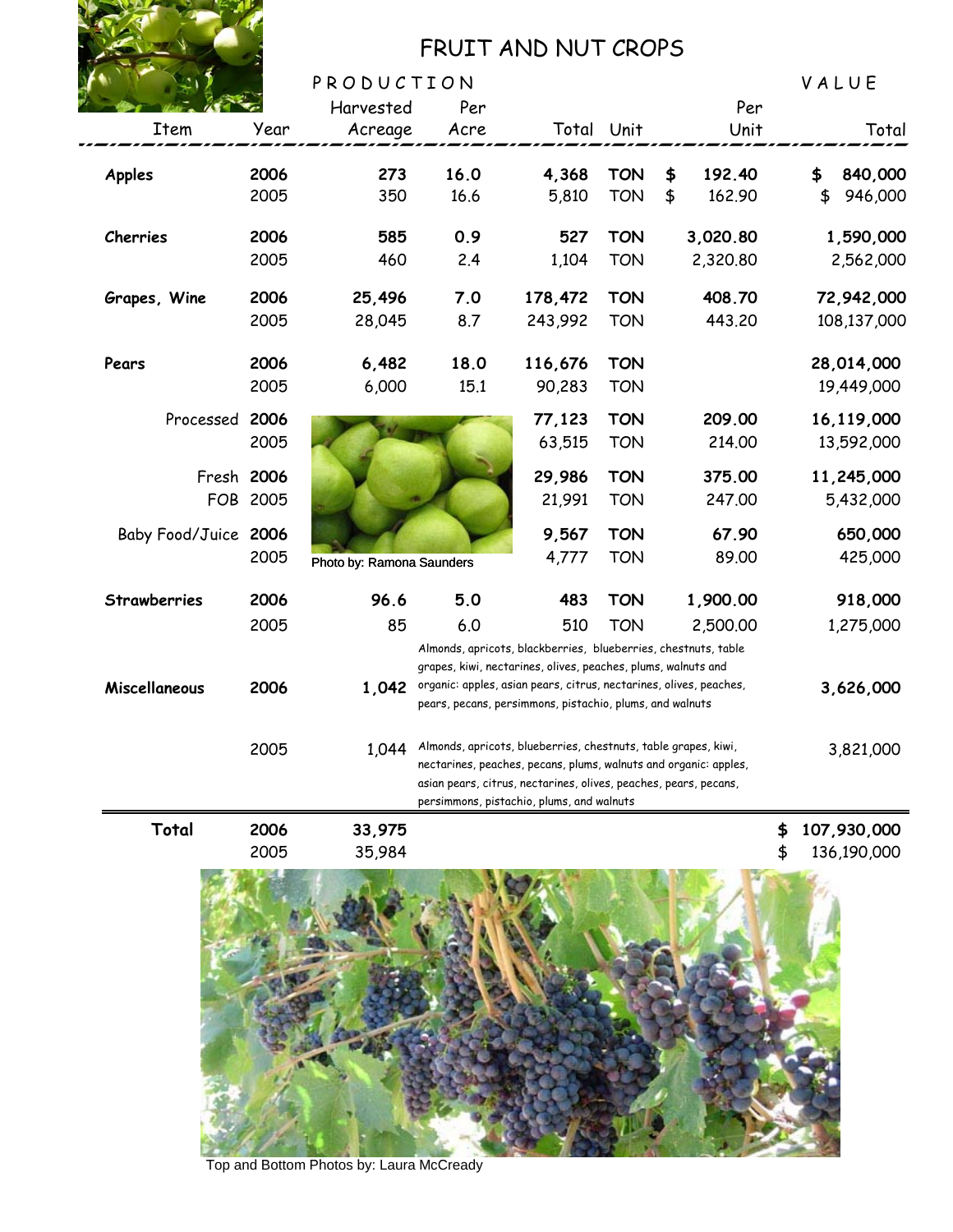

# NURSERY STOCK

|                                                                                  |      | Harvested |    |            |
|----------------------------------------------------------------------------------|------|-----------|----|------------|
| Item                                                                             | Year | Acreage   |    | Value      |
|                                                                                  |      |           |    |            |
| Nursery Stock                                                                    | 2006 | 798.0     | \$ | 36,738,000 |
|                                                                                  | 2005 | 817.0     | \$ | 36,544,000 |
| 2006 - Ornamental trees and shrubs, christmas trees, grape stock, and turf grass |      |           |    |            |
| 2005 - Ornamental trees and shrubs, christmas trees, grape stock, and turf grass |      |           |    |            |
|                                                                                  |      |           |    |            |
|                                                                                  |      |           |    |            |
|                                                                                  |      |           |    |            |

| Total 2006 | 798.0 | \$36,738,000 |
|------------|-------|--------------|
| 2005       | 817.0 | \$36,544,000 |



Photos by: Lisa Arbegast, Sr Ag & Standards Inspector (Western Star Nursery - Galt)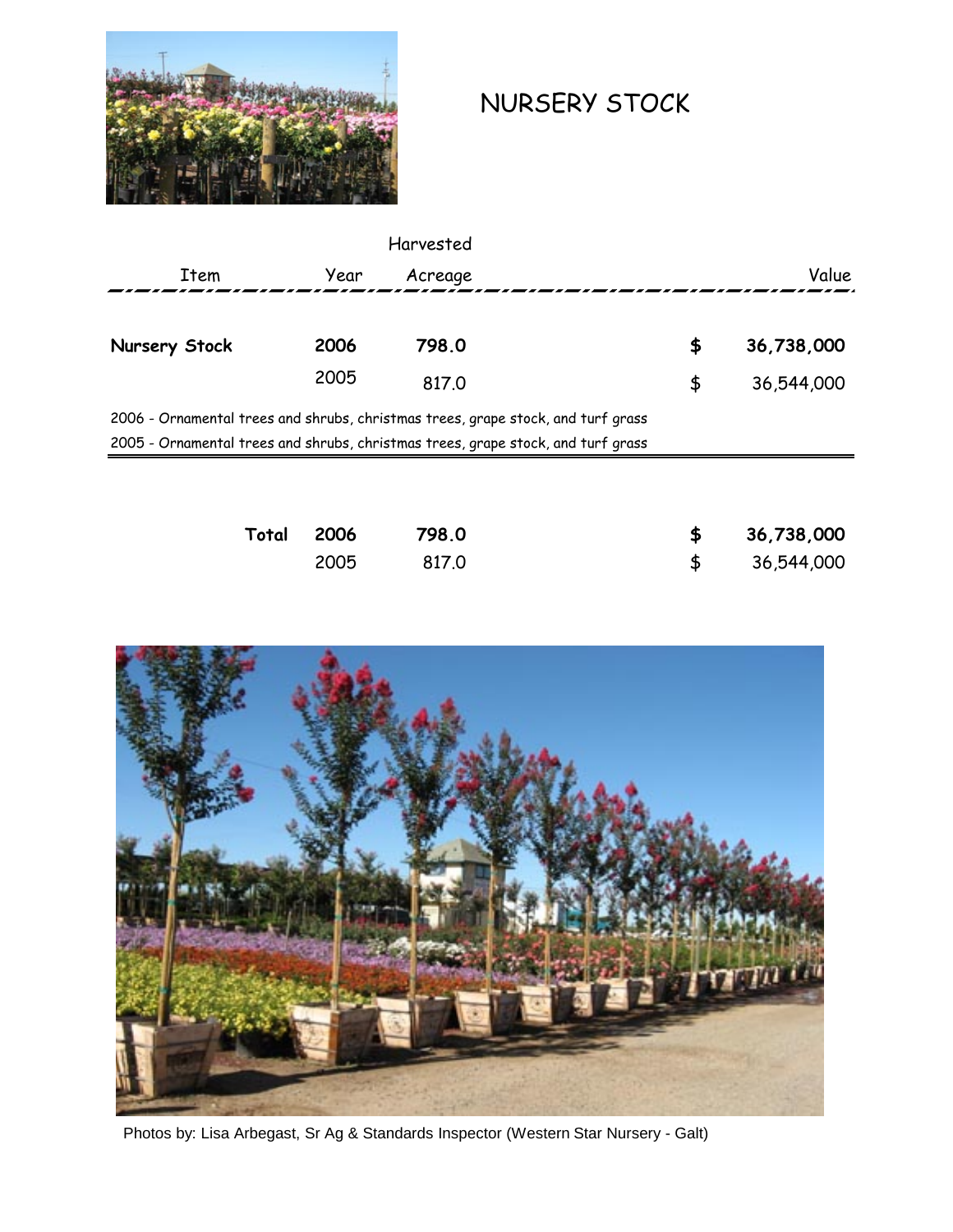# SEED CROPS

P R O D U C T I O N V A L U E

|               |      | Harvested    | Per            |                                                                       |            |               | Per    |             |
|---------------|------|--------------|----------------|-----------------------------------------------------------------------|------------|---------------|--------|-------------|
| Item          |      | Year Acreage | Acre           | Total                                                                 | Unit       |               | Unit   | Total       |
| Clover        | 2006 | 2,102        | 420.0          | 882,800                                                               | LB         | \$            | 1.35   | \$1,192,000 |
|               | 2005 | 1,352        | 629.5          | 851,100                                                               | LB         | $\frac{4}{5}$ | 1.09   | \$928,000   |
| Rice          | 2006 | 196          | 4.1            | 800                                                                   | <b>TON</b> |               | 220,00 | 176,000     |
|               | 2005 | 1,162        | 3.7            | 4,300                                                                 | <b>TON</b> |               | 260,00 | 1,118,000   |
| Sudan         | 2006 | 2,189        | 2540.0         | 5,560,100                                                             | LB         |               | 0.25   | 1,390,000   |
|               | 2005 | 2,103        | 2640.0         | 5,551,900                                                             | LB         |               | 0.26   | 1,443,000   |
| Miscellaneous | 2006 | 281          | watermelon     | Alfalfa, cucumber, oat, onion, safflower, squash, triticale, and      |            |               |        | 269,000     |
|               | 2005 | 735          | and watermelon | Alfalfa, barley, bean, cucumber, onion, safflower, squash, triticale, |            |               |        | 511,000     |
| Total         | 2006 | 4,768        |                |                                                                       |            |               |        | \$3,027,000 |
|               | 2005 | 5,352        |                |                                                                       |            |               |        | \$4,000,000 |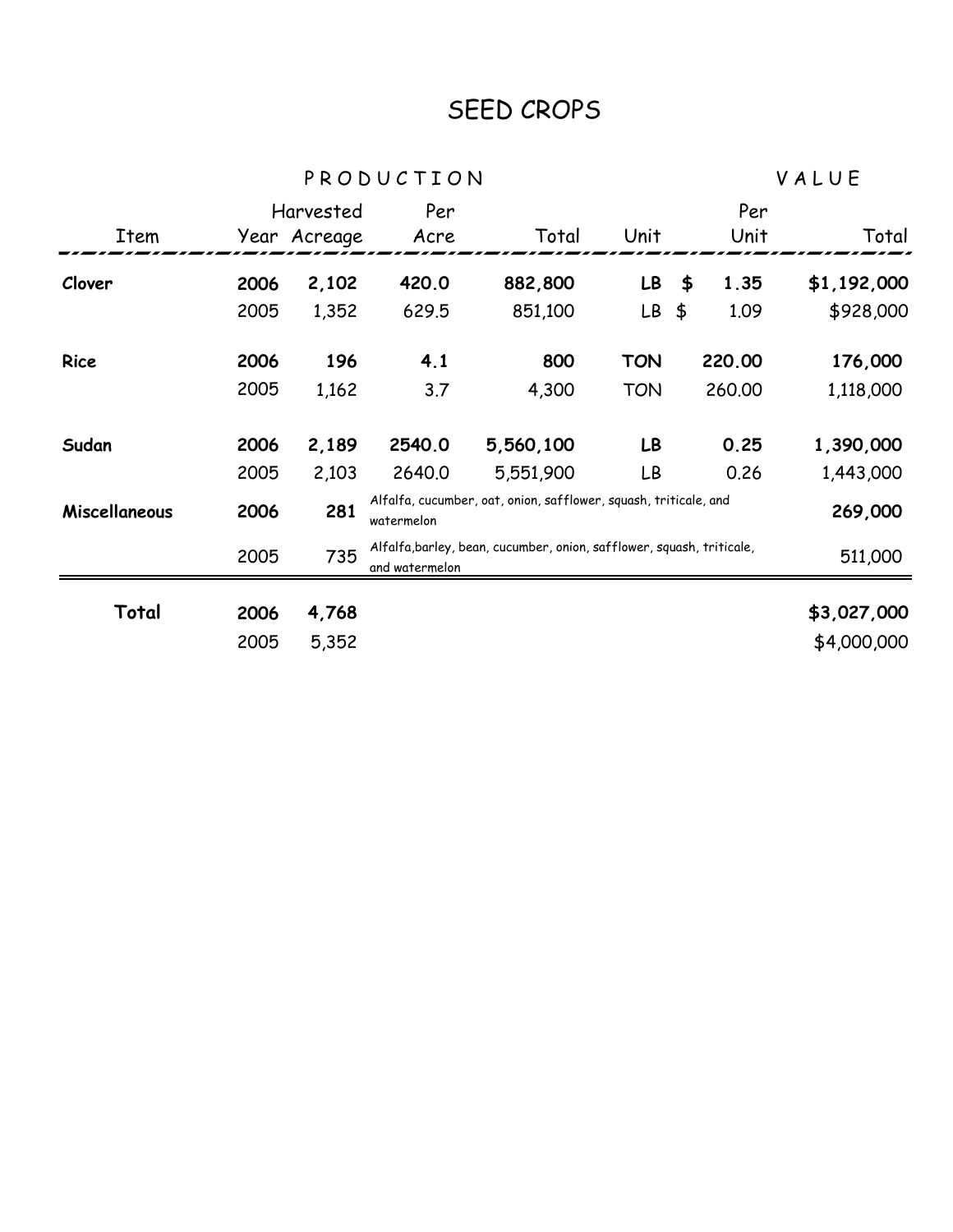

# VEGETABLE CROPS

|                 |                   |           | PRODUCTION |                                                                                                                                                                                                                 |            |          | VALUE |            |  |
|-----------------|-------------------|-----------|------------|-----------------------------------------------------------------------------------------------------------------------------------------------------------------------------------------------------------------|------------|----------|-------|------------|--|
|                 |                   | Harvested | Per        |                                                                                                                                                                                                                 |            | Per      |       |            |  |
| Item            | Year              | Acreage   | Acre       | Total Unit                                                                                                                                                                                                      |            | Unit     |       | Total      |  |
|                 |                   |           |            |                                                                                                                                                                                                                 |            |          |       |            |  |
| Asparagus       | 2006              | 1,007     | 2.0        | 2,014                                                                                                                                                                                                           | <b>TON</b> | 2,286.00 |       | 4,604,000  |  |
|                 | 2005              | 1,661     | 2.0        | 3,322                                                                                                                                                                                                           | <b>TON</b> | 2,286.00 |       | 7,594,000  |  |
| <b>Pumpkins</b> | 2006              | 611       | 14.1       | 8,615                                                                                                                                                                                                           | <b>TON</b> | 157.80   |       | 1,359,000  |  |
|                 | 2005              | 471       | 14.5       | 6,830                                                                                                                                                                                                           | <b>TON</b> | 180.00   |       | 1,229,000  |  |
| Squash          | 2006              | 419       | 15.0       | 6,285                                                                                                                                                                                                           | <b>TON</b> | 200.00   |       | 1,257,000  |  |
|                 | 2005              | 626       | 10.0       | 6,260                                                                                                                                                                                                           | <b>TON</b> | 200.00   |       | 1,252,000  |  |
| Tomatoes,       | 2006              | 5,109     | 31.1       | 158,890                                                                                                                                                                                                         | <b>TON</b> | 59.10    |       | 9,390,000  |  |
| Processed       | 2005              | 3,097     | 32.4       | 100,343                                                                                                                                                                                                         | <b>TON</b> | 49.00    |       | 4,917,000  |  |
| Miscellaneous   | 2006              | 2,242     |            | Artichokes, beans, beets, broccoli, corn-sweet, cucumber, eggplant,<br>melons, misc. greens, okra, onions, onions-green, organic vegetables,<br>peas, peppers, potatoes, squash, tomatoes-fresh, and watermelon |            |          |       | 11,518,000 |  |
|                 | 2005              | 3,020     |            | Artichokes, beans, beets, broccoli, corn-sweet, cucumber, eggplant,<br>melons, misc. greens, okra, onions, onions-green, organic vegetables,<br>peas, peppers, potatoes, tomatoes-fresh, and watermelon         |            |          |       |            |  |
|                 | <b>Total 2006</b> | 9,388     |            |                                                                                                                                                                                                                 |            |          | \$    | 28,128,000 |  |
|                 | 2005              | 8,875     |            |                                                                                                                                                                                                                 |            |          | \$    | 32,196,000 |  |



Photos by: Laura McCready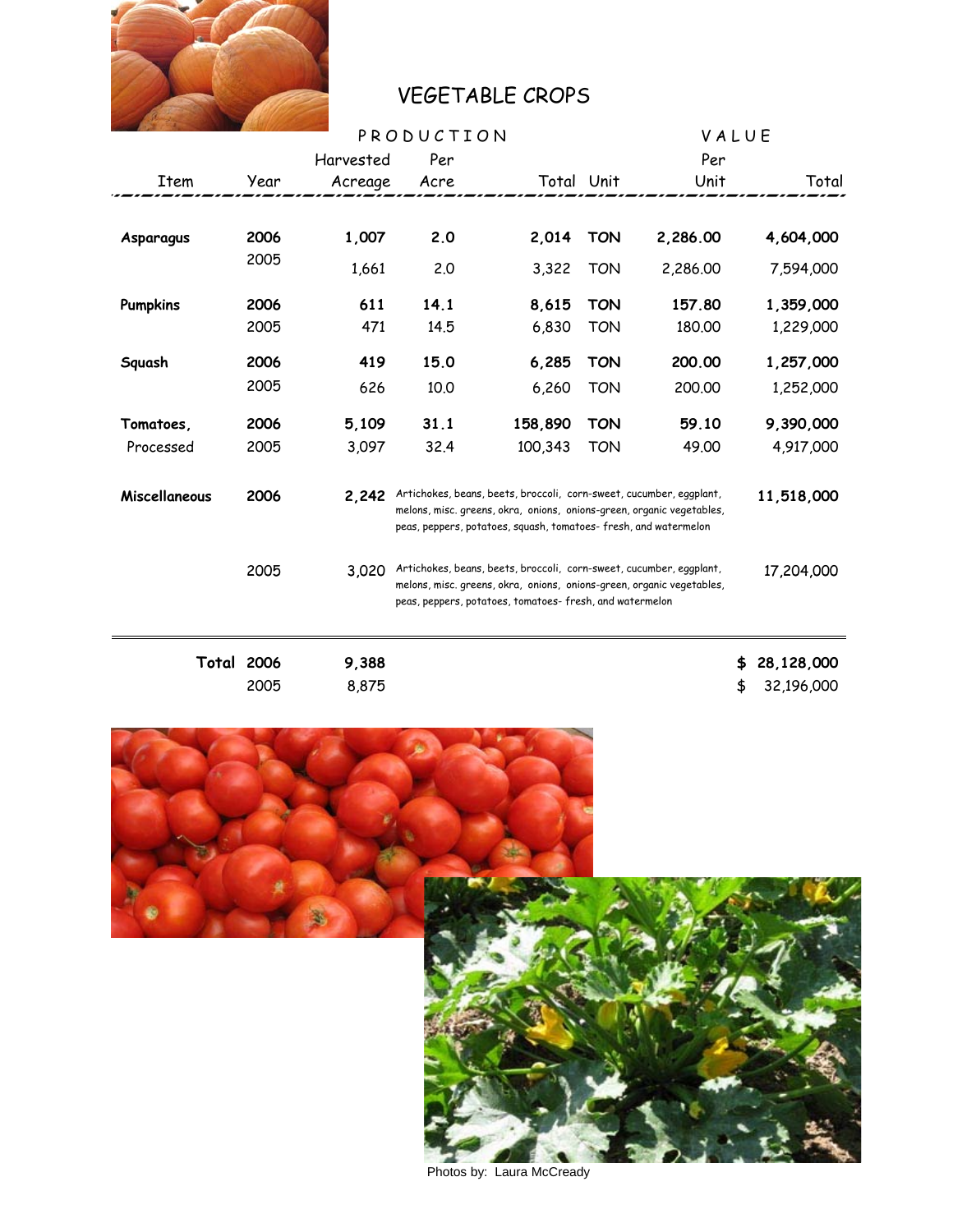#### **PEST EXCLUSION / PLANT QUARANTINE**

In 2006, Sacramento County agricultural inspectors made 2,271 visits to receivers of goods potentially infested with non native pests. These receivers include express carriers, wholesale florists, nurseries, aquatic supply stores and many more.

When Pests are intercepted, they are sent to the California Department of Food and Agriculture Plant and Pest Diagnostic Laboratory. There, they are identified and rated as to their ability to cause economic harm to the environment. An "A" rating is given to organisms of known economic importance; subject to eradication, containment, or rejection. "Q" rated organisms are suspected of being economically important but a permanent rating has not been established. They are treated as "A" rated pests and rejected.

| <b>Scientific Name</b>        | <b>Common Name</b>                 | Rating | Origin of Shipment |
|-------------------------------|------------------------------------|--------|--------------------|
| (Undetermined)                | Insect Eggs                        | Q      | Mexico             |
| Aethina tumida                | <b>Small Hive Beetle</b>           | Q      | CA                 |
| Aleurotrachelus sp.           | Whitefly                           | Q      | <b>FL</b>          |
| Aleurotuberculatus aucubae    | Whitefly                           | Q      | CA                 |
| Cuscuta japonica              | Japanese Dodder                    | Q      | CA                 |
| Elytrigia repens              | Quackgrass                         | B      | <b>OR</b>          |
| Hemiptera pentatomidae        | Pentatomid eggs & larvae           | Q      | <b>FL</b>          |
| Homalodisca coagulata         | Glassy-winged Sharpshooter         | B      | Orange, CA         |
| Lepidoptera Gelechiidae       | Moth                               | Q      | Unknown            |
| Lepidoptera pyralidae         | Moth                               | Q      | <b>FL</b>          |
| Monochamus alternatus         | Pine Sawyer                        | Q      | China              |
| Noctuidae sp.                 | Noctuoidea eggs                    | Q      | HI                 |
| Orchamoplatus mammaeferus     | Croton Whitefly                    | Q      | HI                 |
| Pheidole megacephala          | <b>Bigheaded Ant</b>               | Q      | HI                 |
| Pseudaulacaspis brimblecombei | Scale                              | Q      | HI                 |
| Rhyacionia sp.                | Pine Tip Moth larvae               | Q      | <b>WA</b>          |
| Rorippa sylvestris            | Weed - creeping yellow field cress | Q      | <b>OR</b>          |
| Technomyrmex albipes          | White-footed Ant                   | Q      | HI                 |
| Xylosandrus sp.               | Scolytid Beetle                    | Q      | HI                 |

Pests intercepted in Sacramento County in 2006 included the following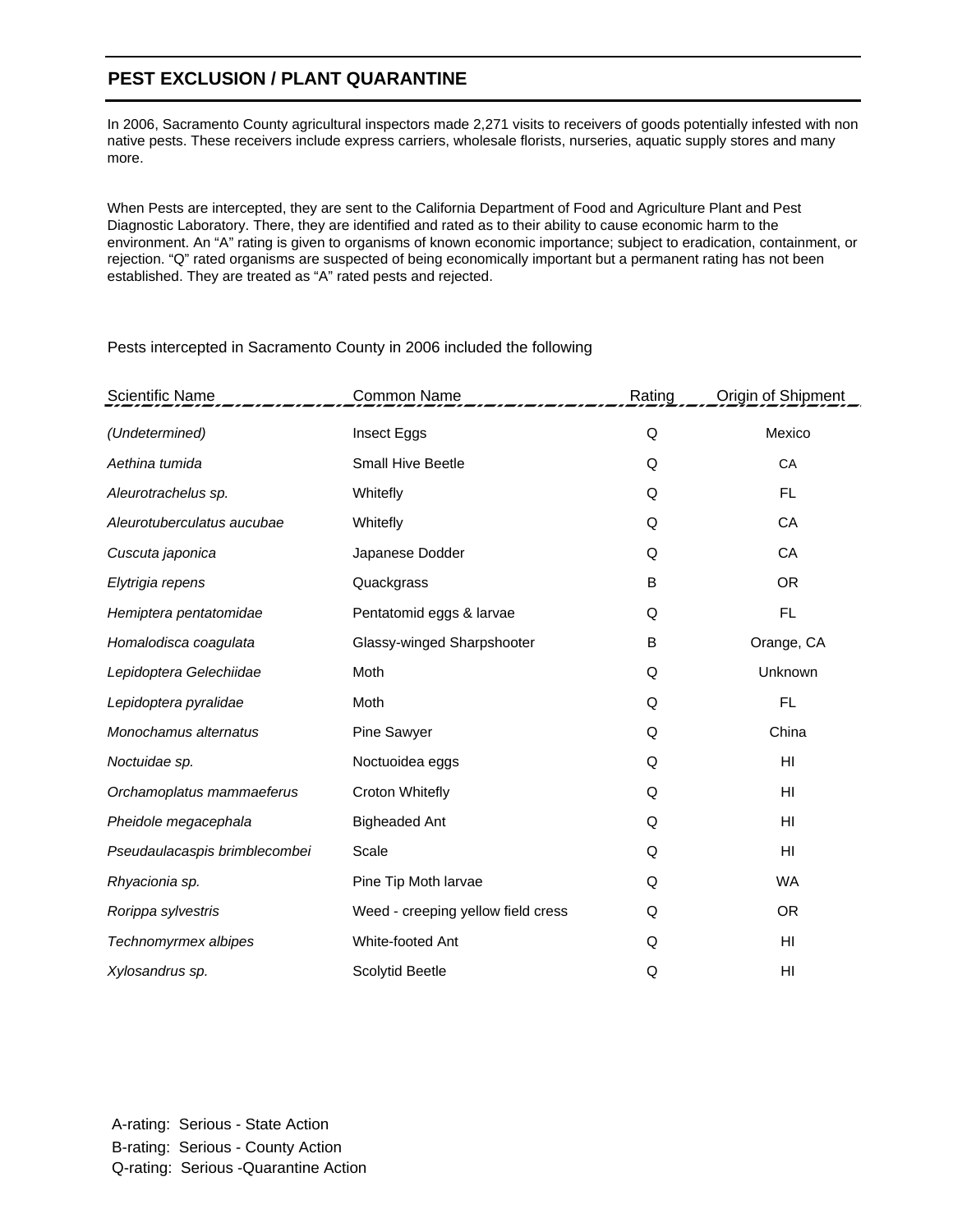#### **PEST DETECTION / SPECIAL SURVEYS**

#### *Glassy-winged Sharpshooter*

*The 2 GWSS infested areas of Sacramento County comprising about 1.5 square miles were both visually surveyed and trapped in 2006. Those surveys revealed some of the lowest numbers of GWSS life stages yet found in the infested areas of Sacramento County since 2000.*

*In Rancho Cordova, only 2 adults and an egg mass were found in a mobile home park located in the known infested area. A portion of the park and adjacent freeway landscaping were treated with a systemic insecticide and a contact pesticide.* 

*A visual survey conducted in the Foothill Farms infested area (located near Interstate 80 and Madison Avenue) revealed only one viable egg mass in 2006. Found in the landscaping along the freeway, an insecticide spray was applied late at night to avoid traffic problems.*

*Both areas will be closely monitored in 2007 with renewed optimism that the GWSS population in Sacramento County is on the decline.*



99 The Regents of The University of California<br>1999 The Regents of The University of California

#### *Japanese Dodder (Cuscuta japonica) Detected in Sacramento*

*In early summer of 2006, Japanese dodder was found in Sacramento County. Japanese Dodder is a parasitic vine that lacks chlorophyll. The plant attaches itself to a host plant in order to receive the* 

*With help from local media, public awareness of Japanese Dodder was made a priority. A pest hotline was quickly enabled, and hundreds of calls flooded in. Soon, over 80 infested sites were reported and documented by county staff. Plans to eradicate the invasive weed involve removal of infested plant material at all sites in the spring of 2007 followed by monitoring of each site in successive years.*



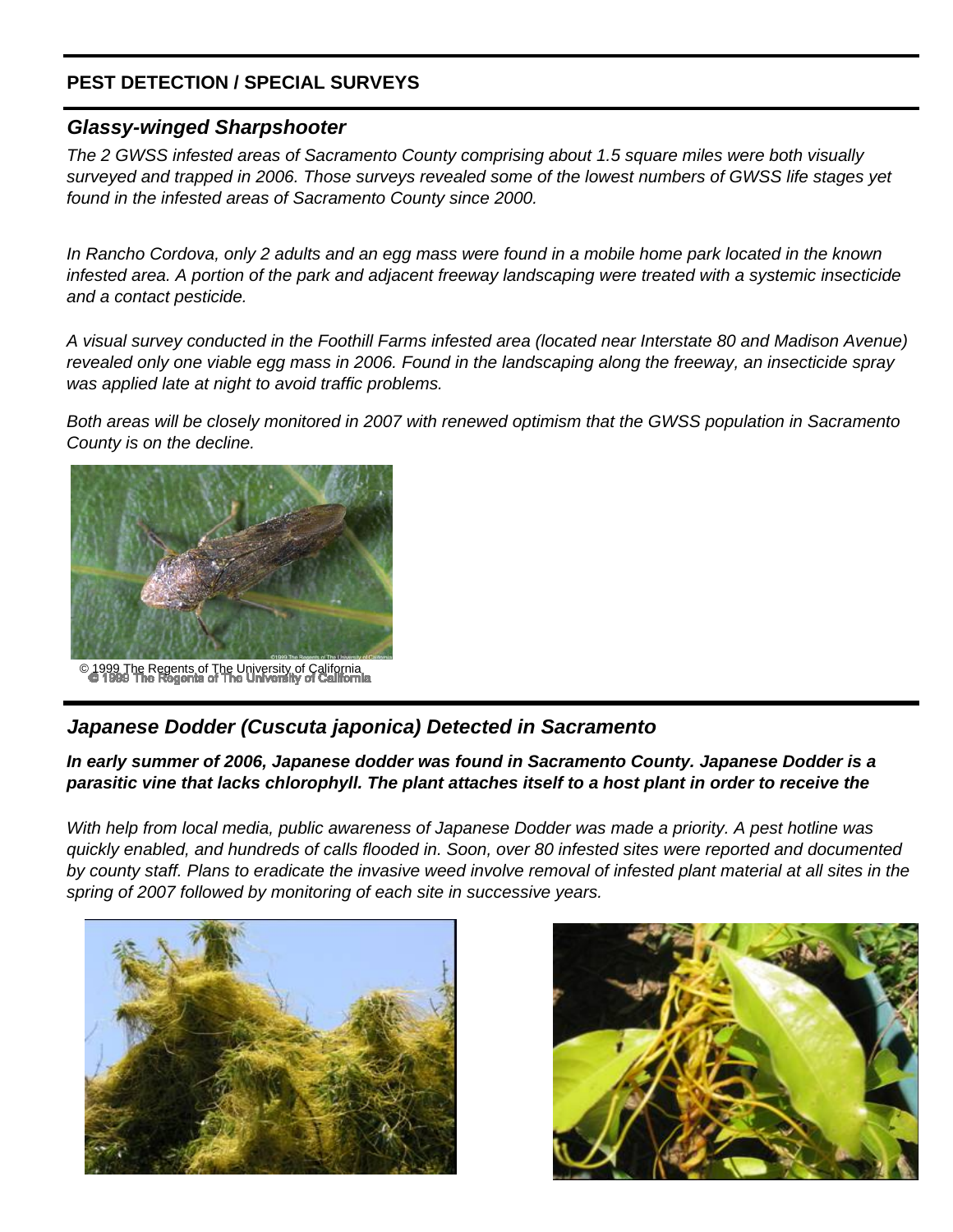## **FARMERS MARKET**

There are 86 Farmers Market Producers certified in Sacramento County

### **SACRAMENTO COUNTY CERTIFIED FARMER'S MARKETS**

#### **2007 Season Schedule:**

| Every TUESDAY                        |                                   |                                       |
|--------------------------------------|-----------------------------------|---------------------------------------|
| <b>Fremont Park</b>                  | Roosevelt Park                    |                                       |
| 16th & P Street                      | 10th and P Street                 |                                       |
| 10 am to 2 pm / May - October        | (Around Park)                     |                                       |
|                                      | 10 am to 2 pm / May - October     |                                       |
|                                      |                                   |                                       |
| <b>Every WEDNESDAY</b>               |                                   |                                       |
| <b>Chavez Plaza</b>                  | Elk Grove Regional Park           |                                       |
| 10th & J Streets                     | Elk Grove-Florin Rd               |                                       |
| (Front of City Hall)                 | At the South End of Park          |                                       |
| 10 am to 2pm / May - October         | 4 pm to 8 pm / May - August       |                                       |
|                                      |                                   |                                       |
| <b>Every THURSDAY</b>                |                                   |                                       |
| Downtown Plaza                       | <b>Florin Sears</b>               | Thursday Night Market                 |
| 4th and K Streets                    | Florin Rd & 65th Street           | Sutter Street                         |
| (Between Macy's & Holiday Inn)       | Front of Sears - Parking Lot      | From Scott St to Reading              |
| 10 am to 2 pm / May - October        | 8 am to Noon / All Year           | 6 pm to 9 pm / June - August          |
| Every FRIDAY                         |                                   |                                       |
| Kaiser Permanente Sacramento         |                                   |                                       |
| 2025 Morse Avenue                    |                                   |                                       |
| 9:30 am to 1:30 pm / May - September |                                   |                                       |
| <b>Every SATURDAY</b>                |                                   |                                       |
| County Club Plaza                    | Del Paso Hts Communtiy            | Sunrise Mall                          |
| Watt & El Camino                     | 3525 Norwood Ave                  | Sunrise Blvd                          |
| (In front of Broadway Shoes)         | Norwood & Silver Eagle            | (Behind Sears Auto)                   |
| 8 am to Noon / All Year              | 7:30 am to Noon / June - November | 8 am to Noon / All Year               |
| <b>Every SUNDAY</b>                  |                                   |                                       |
| Central - State Parking Lot          | <b>Cosumnes River College</b>     | El Dorado Co Farm Trails Farmer's Mkt |
| 8th & W Streets                      | <b>Bruceville Rd</b>              | Sutter Street & Wool Street           |
| (Under Freeway)                      | (Parking Lot D)                   | Folsom                                |
| 8 am to Noon / All Year              | 8 am to Noon / May - October      | 8 am to Noon / June - October         |
|                                      |                                   |                                       |

For Farmer's Markets throughout the state visit: www.cafarmersmarkets.com